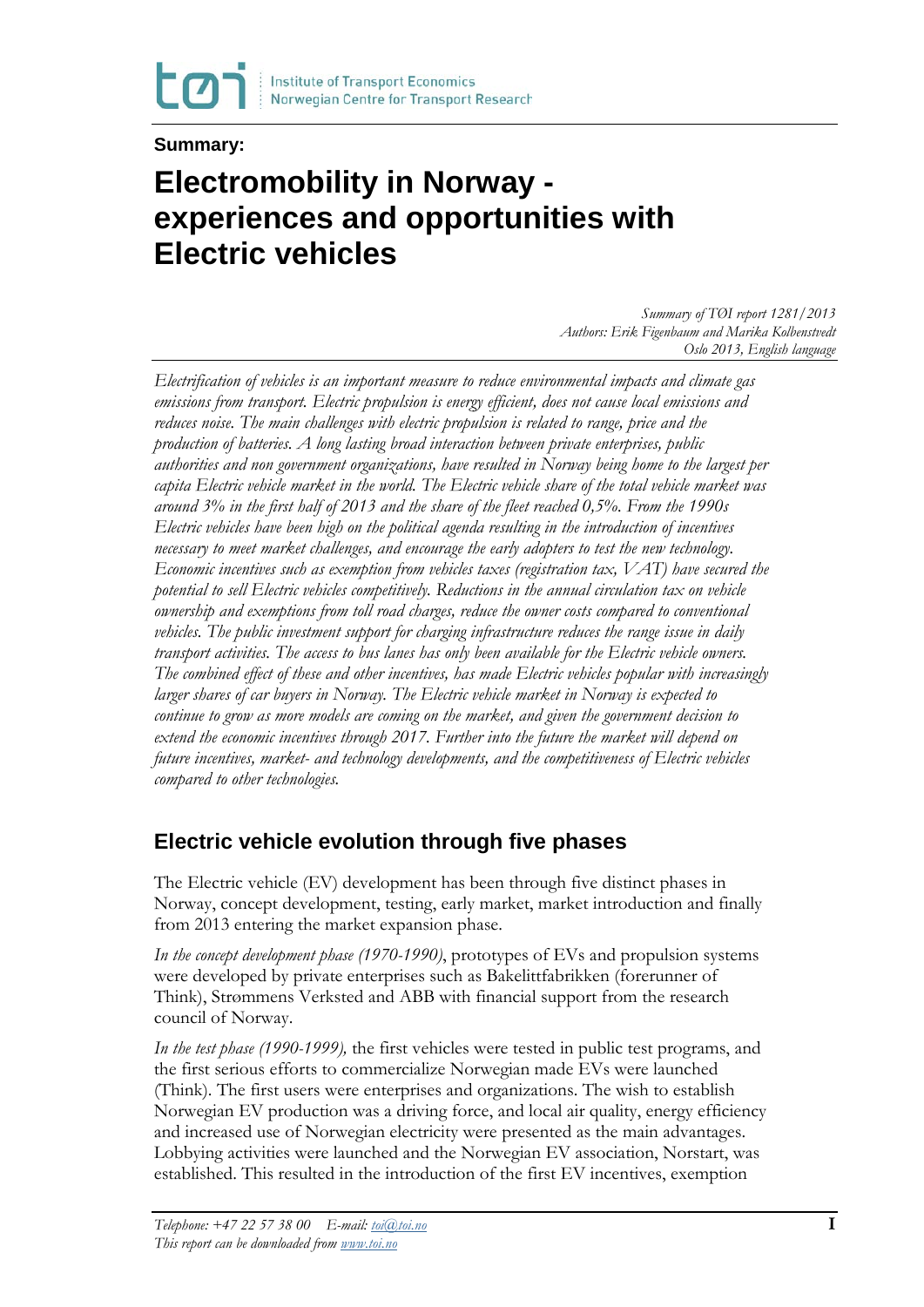from the registration tax and the annual vehicles license fee, and the exemption from toll road charges. The vehicle registration tax at that time was levied on the value of the car, and this became prohibitively high on the first expensive Electric Vehicles. Later in this phase free parking on parking lots owned by the municipalities, and reduction in the imposed benefit tax on company cars, were introduced as measures to make EVs more attractive. Kewet Electric Vehicles were imported from Denmark. This phase ended with Think and the small Danish producer Kewet going bankrupt.

*An early market phase was introduced with Ford Motor Company buying Think in 1999*, soon launching the first model. Ford initiated development of a new model better suited for the US market, targeting reduced cost and improved quality. Kollega Bil established production of the Kewet in Norway after buying the assets from the Danish bankrupt estate. In the Grenland region the big industrial conglomerate Norsk Hydro scaled down activities, resulting in business development aids given to the region, some of which was found its way to Miljøbil Grenlands EV leasing business. A Norwegian electric vehicle industry cluster was thus developing and it became important to support the development of a home market. New incentives were launched, the exemption from VAT from 2001 (25% in Norway) and test of bus lane access in the larger Oslo Region from 2003 (permanent and nationwide from 2005, with minibuses being banned from 2009) and reduced rates on main road coastal ferries (2009). But it seemed that the technology was not sufficiently developed, and Ford Motor Company pulled out of Think in 2003, also as a result of changing ZEV-regulations in California. This meant that few vehicles were available to Norwegians, and a second hand import of French EVs manufactured between 1998-2002 filled the demand. The Norwegian Kewet producer faced an expired type approval, and new type approval requirements having outpaced the concept. They reverted to redesigning the vehicle to the L7e type, a vehicle category with a much simplified type approval procedure. The main EV-market was in the greater Oslo/Akershus region where users could save time driving in the bus lanes, and in areas with high road toll charges. Think was bought first by an Indian investor living in the UK, which during a couple years of ownership did not achieve much and the company was again bankrupt in 2004. This time Think was bought by Norwegian investors with a serious intent to launch the new model developed in the Ford ownership period.

*The market introduction phase from 2009* started with the launch of new Think and Pure Mobility (known as Buddy or Kewet) models. In 2010/11 the big car manufacturers Mitsubishi, Peugeot, Citroën and Nissan launched their vehicles. The EV-market expanded rapidly to about 3% of new vehicle sales at the end of 2012. A hefty price competition broke out with rapidly falling prices causing the Norwegian manufacturers to go bankrupt. A substantial part of the 2 500 Norwegian EV owners in 2009, and probably many in their social networks, were ready to buy a new EV when the big automakers launched their products from 2010. These factors could have contributed to the rapid market growth from 2010. The Electric vehicle association developed into an important organization in this period. They supported their members efforts to get the most out of the vehicles, by compiling and making available information on charging facilities, they recruited new EV drivers through test drives, and other dissemination activities, and they facilitated knowledge transfer on an internet user forum.

The government organization Transnova was established in 2009 to support testing and expansion of new technologies to reduce climate gas emissions from the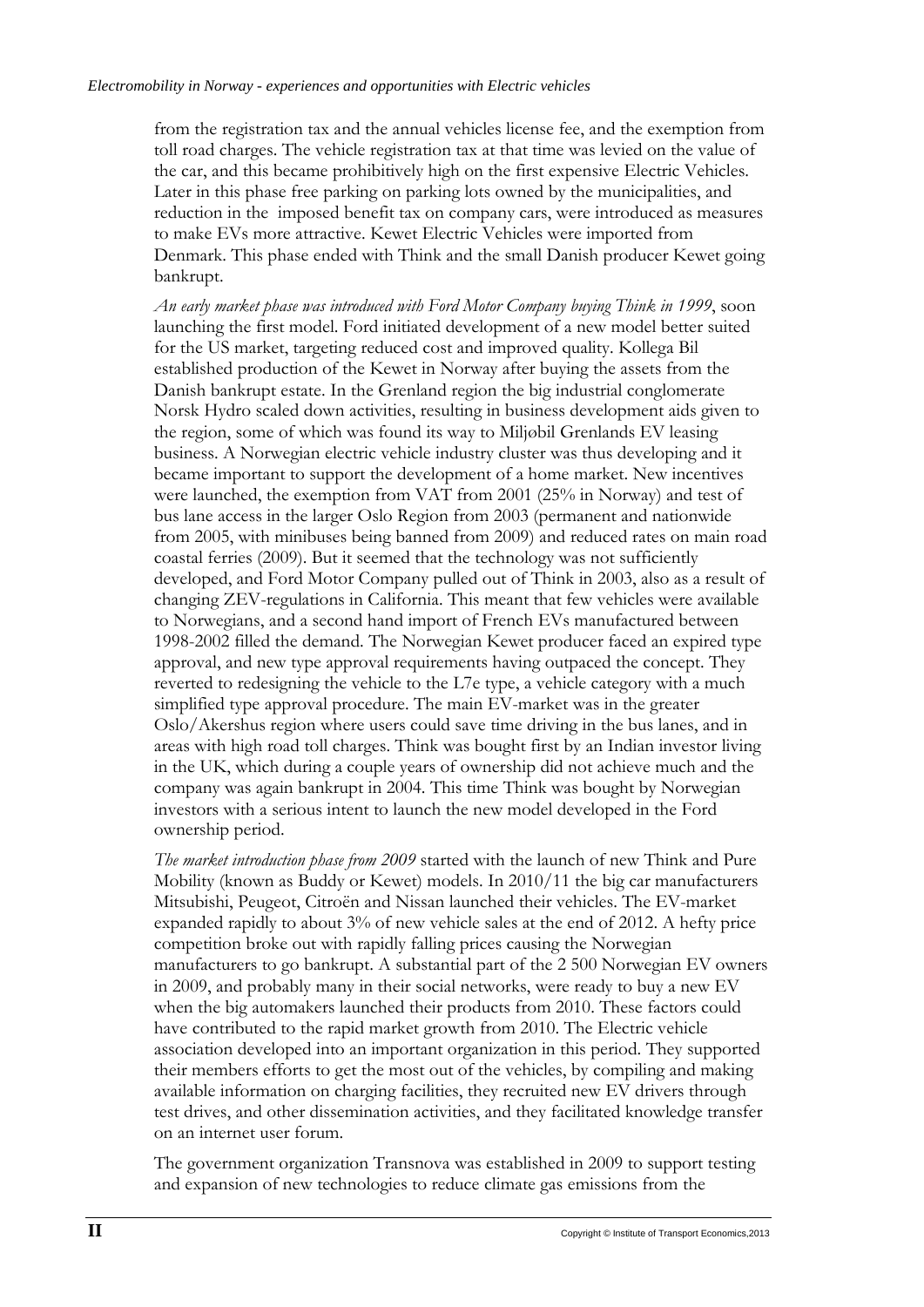transportation sector. This new organization has made it possible to finance the establishment of charging stations on a larger scale and to start various test- and demonstration activities. Transnova also supports Grønn bil, an organization promoting EV usage in municipalities and fleets. The energy industry sector have become economically involved in business development related to EV charging.

The first Plug-in hybrid vehicles (PHEV) were launched at the end of 2012, but a lack of incentives has limited sales to low numbers. These vehicles have slightly lower registration tax than traditional hybrid vehicles. Studies of the usage of PHEVs indicated that they run on electricity from the mains 44-68% of the time, driving somewhat more yearly than EVs, but the drivers do not get any of the EV incentives. In 2013 they have been allowed access to public charging stations.

Figure S1 shows the development of EV-sales from 2000 to 2012 and some important events in the Norwegian EV history. During 2012 the number of EVs in the car park reached 10 000 (0,4% of the total fleet of passenger vehicles).

In 2013 *the market expansion phase* is entered with an increasing number of car dealers offering Electric Vehicles. The number of EVs passed 13 000 in first half year of 2013. The Norwegian EV market is a very competitive market with most vehicles being sold to private buyers. Different business models are tested, amongst these the free of charge loaning of ICE-vehicles for 20 days the first 3 years of EV ownership offered by Nissan. This enables some single car households to opt for EVs. Renault tries out battery leasing without success. Norwegians seem to prefer owning the entire vehicle. In 2013 the fleet market is waking up with municipalities among the more active purchasers. Oslo is leading the way, planning to buy up to 1000 EVs the next years.



*Figure S1: Estimate for EV-sales in Norway 2000-2012 and timeline for the introduction of incentives. Source: TØI, based on vehicle stock statistics from Grønn bil and OFVAS. Sales figures in the early years are uncertain. (EV=Electric Vehicle).*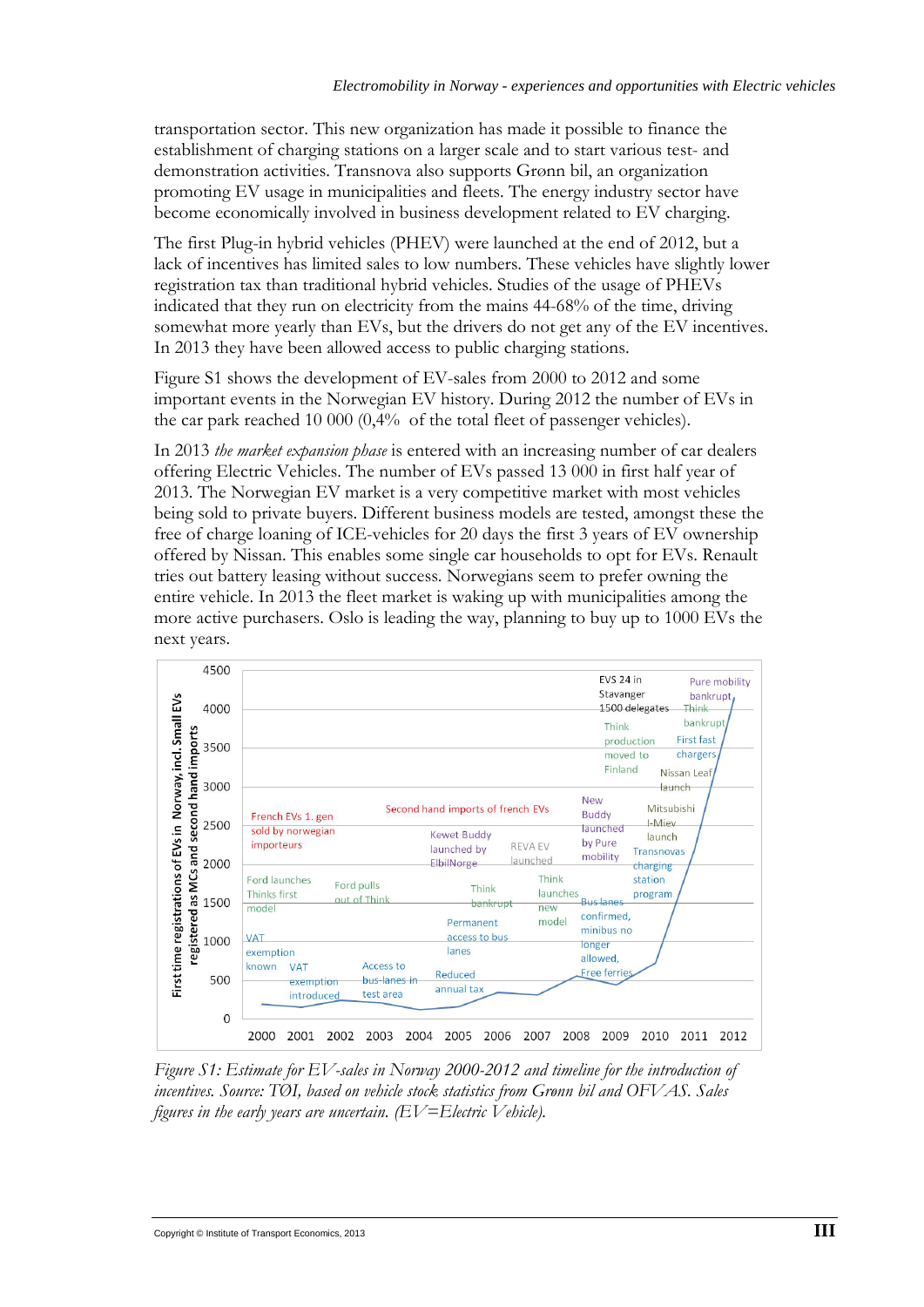#### **Electric biking is in its infancy**

Electric biking is another important measure to achieve climate goals because of its potential to contribute to increased biking. Norwegians are barely familiar with electric bikes (Pedelecs), and are far behind other European countries. Pedelecs are ideal in areas with large altitude differences, and makes longer distance biking accessible for more people. There are currently no incentives for pedelecs in Norway. The price increase compared to traditional bikes seems to be around 600- 1 800  $\epsilon$ . Test programs are under way to increase the knowledge, supported by amongst others Transnova and the province of Akershus.

#### **EV policy to reach national targets through incentives**

Climate policy is the major driving force in the Norwegian politicians commitment to EVs. Also a renewed interest in local air quality the latest years is apparent. During the period from 2000-2010, industrial development was also a political driving force, as it seemed possible to establish a national EV-industry. Electrification involves replacing conventional vehicles with EVs and Plug-in Hybrid vehicles (PHEVs). Electricity is considered  $CO<sub>2</sub>$ -emission free in Norway as more than 98% of Norwegian electricity is produced in hydro-electric power plants. In addition it should be noted that the Norwegian electricity production is part of EU Emission Trading Scheme for CO<sub>2</sub>-emissions. Every conventional vehicle replaced with an EV results thus in about 100% reduction in  $CO<sub>2</sub>$ -emissions. PHEV emission reduction is estimated to be 44-68%, the same as the share of electric driving, depending on type. In a life-cycle perspective, taking into account emissions for extracting, preparing and distributing energy, using average European electricity mix, including emissions for producing the vehicles, the CO<sub>2</sub>,-emissions of EVs would still be lower than for conventional vehicles of the same size.

Incentives for EVs can be targeted at making the purchase cost comparable to conventional vehicles, removing barriers to usage, giving the buyer an advantage that compensates for the EVs disadvantages, thereby reducing the risk of buying and using EVs early in the development phase. Table S1 contains the writers assessment of the effectiveness of the most important incentives.

The Norwegian EV policy has made EVs possible to buy and attractive to use. The incentives have been added one at the time until the market finally responded with increased sales. The prolonged EV interest, and lobby organizations that have battled for better incentives, have resulted in Norway having the largest EV incentives in the world in 2013. As a result Norway has the largest EV fleet and yearly sales per capita.

EVs are small and used to have lower comfort and poor safety level compared to conventional vehicles. Early owners apparently traded comfort and safety for access to the bus lanes, and to drive free of charge on toll roads. A few may have been motivated by technological interest. It is obvious that the bus-lane access has been a profound factor influencing EV sales in Asker municipality outside of Oslo, as commuters here face the largest rush hour delays in Norway. Some places the exemption from toll road charges has been important, especially places with yearly toll road charges in excess of 2 500  $\epsilon$ . In 2012 and 2013, sales are spreading to areas where these incentives cannot be the only or the most important explanation.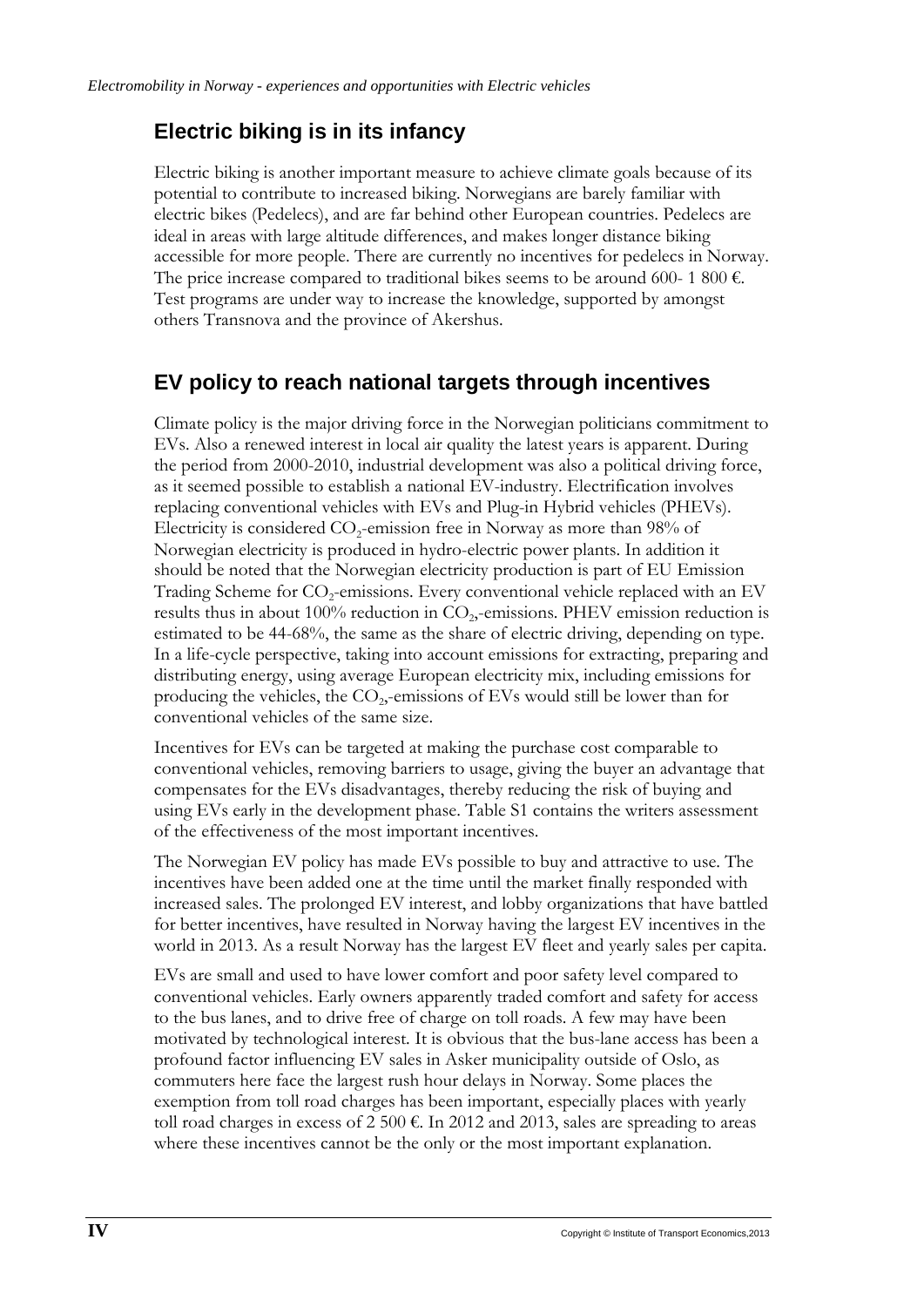| Incentive                                                   | Introduced | Importance         | Evaluation                                                                                                                                                                                                                                                                                                                                                                                                                                                                                                                                                                               |
|-------------------------------------------------------------|------------|--------------------|------------------------------------------------------------------------------------------------------------------------------------------------------------------------------------------------------------------------------------------------------------------------------------------------------------------------------------------------------------------------------------------------------------------------------------------------------------------------------------------------------------------------------------------------------------------------------------------|
| VAT<br>exemption                                            | 2001       | $^{++}$            | EV's are more expensive to produce than traditional vehicles<br>causing VAT to be higher. A 12 500 $\epsilon$ price increase of the<br>vehicle results in a 3125 € increase in VAT making the<br>vehicle 15 625 € more expensive to the consumer. This<br>would actually increase government income unless the VAT<br>is exempted. The Exemption in Norway has evened out the<br>price difference between EV's and conventional cars.                                                                                                                                                    |
| Access to bus<br>lanes                                      | 2003/2005  | $^{++}$            | Very efficient in regions with large rush-hour delays in the<br>traffic. The disadvantage is that only a limited number of<br>vehicles can use the bus lane before buses are delayed. There<br>is a risk of increased vehicle ownership if people drive an<br>EV in the bus lane rather than taking the bus. Minibuses<br>were banned from the bus lanes in 2009, leaving EV's as the<br>only vehicle type consumers can buy to get access to bus<br>lanes.                                                                                                                              |
| Exemption<br>from<br>registration tax                       | 1990/1996  | $^{+}$             | The exemption from the registration tax was introduced<br>temporarily in 1990, and permanently from 1996. It was<br>based on the value of the car and the exemption was very<br>important to initiate test programs in the 1990s. Today this<br>tax is totally changed and most EV's with a weight below<br>about 1540 kg would anyway get a zero tax, given the way<br>the tax system works. Examples of tax on gasoline vehicles:<br>VW Up: 2 600 -3 600 €. VW Golf typical taxes: 5 600-9 400<br>$\epsilon$ . The tax on these competing vehicles makes the EV's more<br>competitive. |
| Free parking                                                | 1999       | $\hspace{0.1mm} +$ | Effective where parking space is limited. A limited number<br>of places are available and many have a time limit. Little<br>influence on the total number of EV's unless parking spaces<br>are converted to EV parking on a larger scale.                                                                                                                                                                                                                                                                                                                                                |
| Free toll roads                                             | 1997       | $^+$               | This measure has a large impact when the toll roads are<br>expensive. This is the case many places in Norway. In the<br>Oslo-area the costs are 600-1 000 $\epsilon$ /year for commuters.<br>Some places in Norway there are tolls exceeding 2 500<br>$\epsilon$ /year, resulting in EV sales in unexpected areas such as<br>small Islands with underwater tunnels to the mainland.                                                                                                                                                                                                      |
| Reduced<br>annual vehicle<br>license fee                    | 1996/2004  | $^+$               | Three rates apply for private cars. EV's and hydrogen<br>vehicles have the lowest rate of 52 € (2013-figures).<br>Conventional vehicle rates: $360-420 \in$ .                                                                                                                                                                                                                                                                                                                                                                                                                            |
| <b>Reduced rates</b><br>on ferries                          | 2009       | 0                  | Not important up to now, few use it and the value of the<br>incentive is limited.                                                                                                                                                                                                                                                                                                                                                                                                                                                                                                        |
| Reduced<br>imposed<br>taxable benefit<br>on company<br>cars | 2000       | 0                  | This incentive had little impact up to 2012 but might be<br>more important from 2013 for the sales of Tesla Model S.<br>This should be an attractive company car, given its long<br>range and the free of charge supercharger network put in<br>place by Tesla in Norway.                                                                                                                                                                                                                                                                                                                |
| Financial<br>support for<br>charging<br>stations            | 2009       | $^+$               | Reduce the economic risk for investors establishing charging<br>stations, and the range issue for EV owners is alleviated as<br>they can charge the vehicles during a longer trip. Contributes<br>to expansion of the EV market, and aids in get more EV<br>miles out of every EV. The EV alternative becomes more<br>visible to the population.                                                                                                                                                                                                                                         |
| Fast charge<br>stations                                     | 2011       | $^{+}$             | Fast charging increases the EV miles driven and the total EV<br>market. It becomes easier for fleets to use EV's and is a<br>premise for using EV's as Taxis.                                                                                                                                                                                                                                                                                                                                                                                                                            |
| <b>Reserved EL</b><br>number plates                         | 1999       | $^{+}$             | Increases visibility and makes other incentives easier to<br>control, i.e. free parking, exemption from toll road charges.                                                                                                                                                                                                                                                                                                                                                                                                                                                               |

*Tabell S.1: Authors assessment of the effectiveness of measures and incentives to promote EVs in Norway.*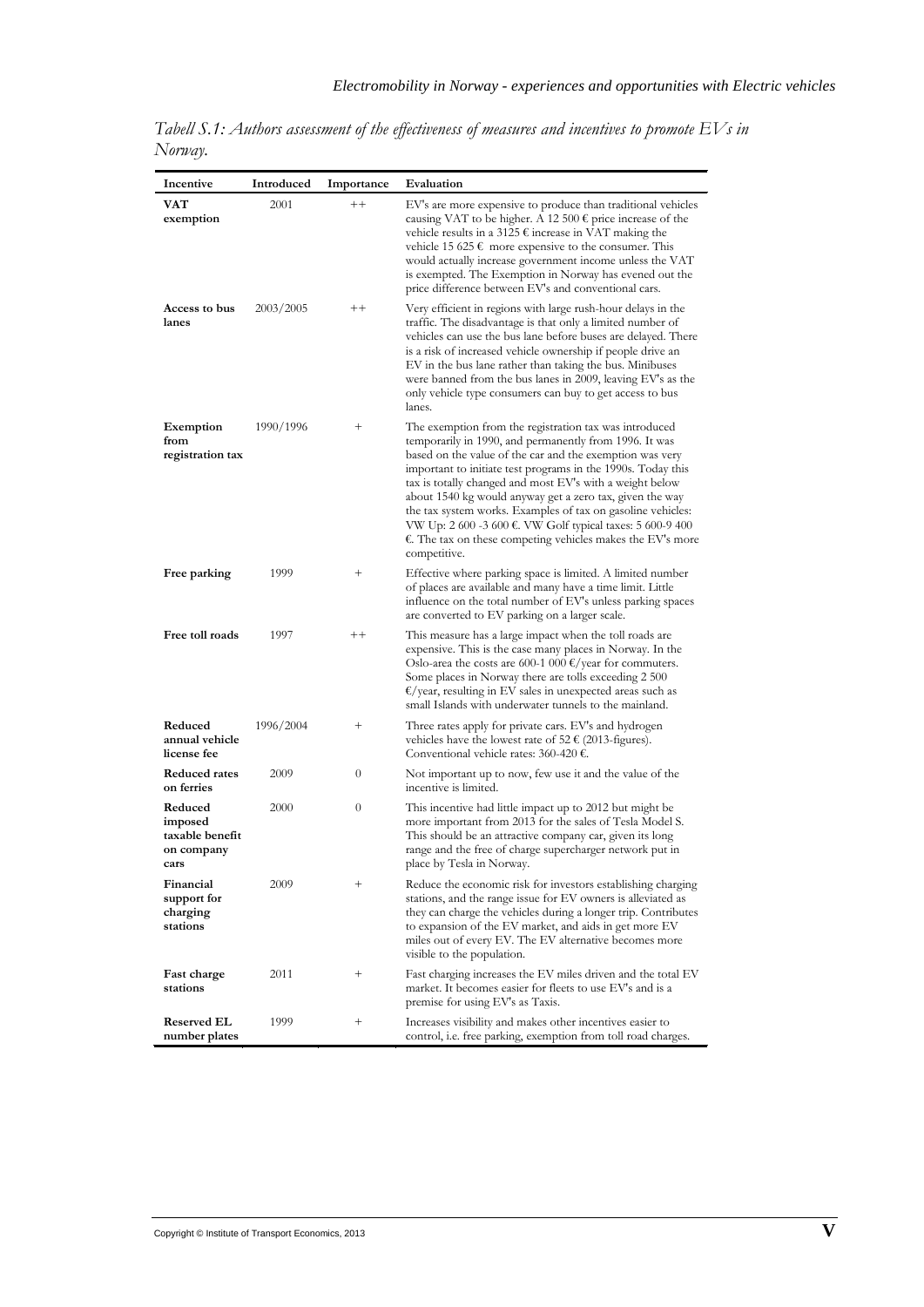# **Incentives have triggered early adopters**

Innovation is not just about developing or manufacturing new technologies, items or new ways of doing things. When it comes to taking innovations in use, the innovation process must be understood as a communication process where success presupposes that:

- The "new" has specific characteristics; such as being compatible with user needs, has relative advantages compared to other similar offers, can be observed and tested before decisions on use are taken.
- The knowledge about the innovation is distributed in suitable channels, from producer to media and various networks the users are parts of.
- Those who decide to use the new, have qualities that enable them to take risks. This is the case both for individual users, and for decision makers on different levels that are influencing the framework surrounding an innovation.

Studies of diffusion of innovations shows that the first 2-3% that adopt or take an innovation into use are risk taking, young, educated, well off and in contact with scientific communities. The risk tolerance enables them to test new technologies, and their high income means they can take a loss. The next wave of early users, that can make up around 13% of total users, are also well off, educated with higher status and younger than those that takes the technology into use later. They are often opinion leaders and important for the further market introduction process. They are more cautious than the first users, which aids in the communication with those that follows.

The early EV adopters have characteristics that fits well with the picture outlined. There is a higher share of married men aged 30-50 years with higher education, full time job and high income among EV users, than in the average population. They live in or near the largest cities, and 91-93% belong to households with more than one vehicle. However, one cannot take for granted that the future EV owners will have the same characteristics as the first owners. EV-ownership is socially more like multicar ownership in general. The national travel survey from 2009 shows that 42% of the population belongs to households with two or more vehicles. Among multicar owners, the share of men, couples living together, employed and households with high income is far larger than among those that have none or only one vehicle.

Most new technologies in the car industry are expensive and most often in the initial phase introduced in large and expensive luxurious vehicles. EVs have not (until Tesla Model S appeared) been available in the luxury segment. The EVs properties have thus been more advantageous to society than to consumers. Incentives have been used to make EVs more attractive to the consumers. One could say that access to the bus lanes has replaced status as a reason to buy the new technology in Norway. It is a necessity that some try out new things especially when it comes to environmental technologies. Buyers today contribute to making better performing EVs more affordable and available in wider choices in the future. The Norwegian incentives have made buying an EV within reach of most vehicle buyers. 2013-surveys shows that EV-owners now are more like the average car owner. A survey from September 2013 shows that more young people with lower income consider EV as an alternative when buying a new car the next couple years, compared to previous surveys.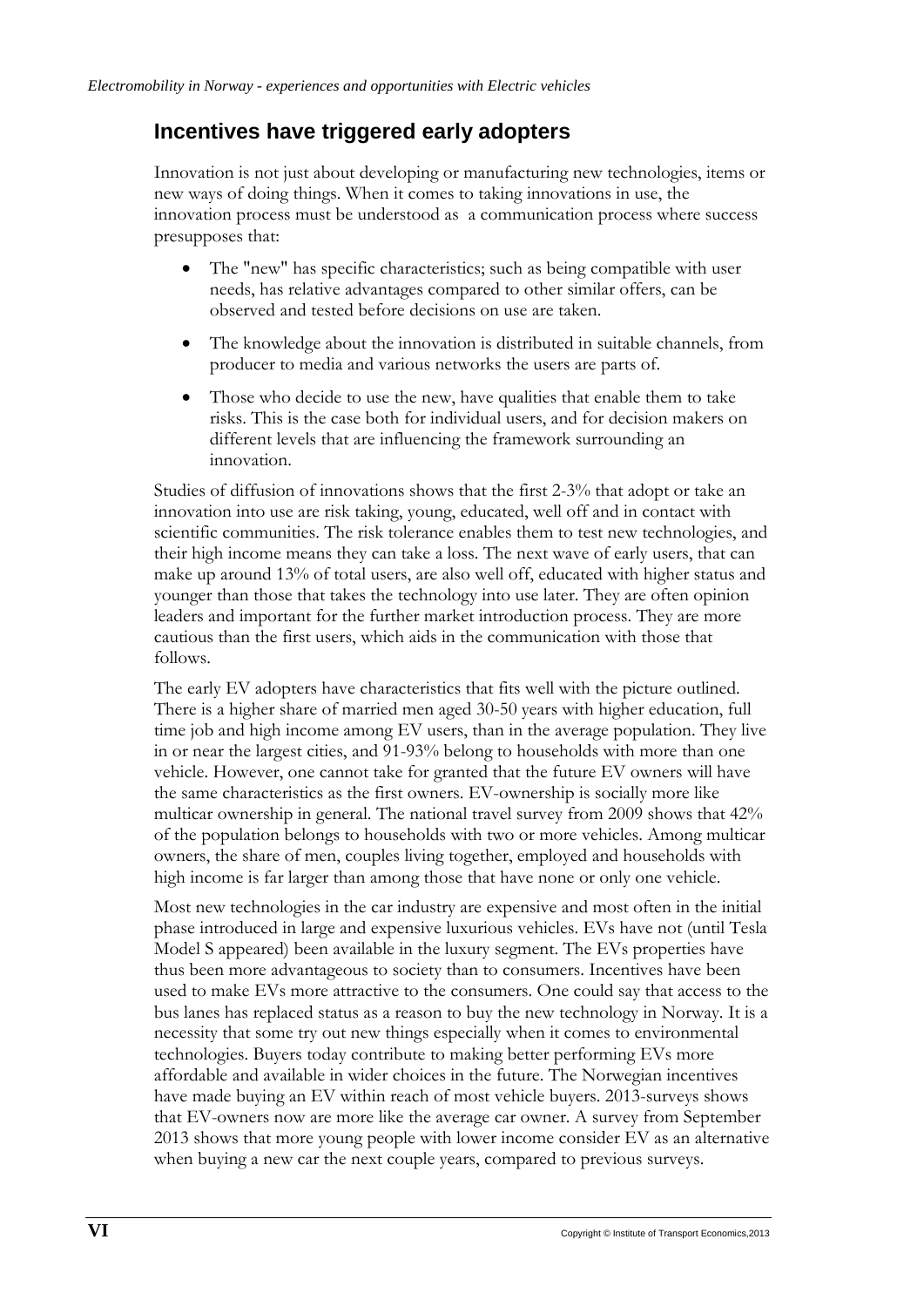# **Users are motivated by economy and environment**

Results from 19 Norwegian surveys on the perception of the EVs advantages, and disadvantages, and the reasons why consumers would consider buying an EV, have been analyzed. Figure S2 shows representative answers from one of the surveys. The EV buyers are mainly motivated by the comparative economical and practical advantages that EVs offer, compared to conventional vehicles, as a result of the incentives offered. All the incentives are seen as important advantages for an EV. Age, sex, income and family situation influence the motivation profile.

The EV is foremost used for daily trips, especially work trips. After buying the EV it is used for a large share of the households trips. This results in a benefit to the environment but can increase car use in general. The biggest disadvantage of EVs as it is seen in the surveys, is that the range is too short. Data on trip chain lengths from national travel surveys indicates, however, that most daily travels can be covered with the range EVs have today.



*Figure S.2: Share of EV-owners reasons for selecting an EV. Percentage. (EV=Electric Vehicle). Source: Haugneland 2012.*

The surveys shows that a large share of EV and Hybrid Electric Vehicle (HEV) owners are committed to their choice. 35-60% will buy EVs also in the future but more people consider buying a HEV than an EV. This could be influenced by the limited level of range and comfort on early EVs. Given that the price is equal about 19% would consider buying an EV. When comparing survey results from the latest couple of years, it becomes apparent that the share of potential EV customers is increasing. From 2012 to 2013 the share that considers buying an EV as the primary car has increased from 13% to 21%. The environmental benefits are not on the top of the list of reasons to buy an EV. Price, safety and efficient time saving transport is more important to the population. The EVs share of new vehicle sales is so far much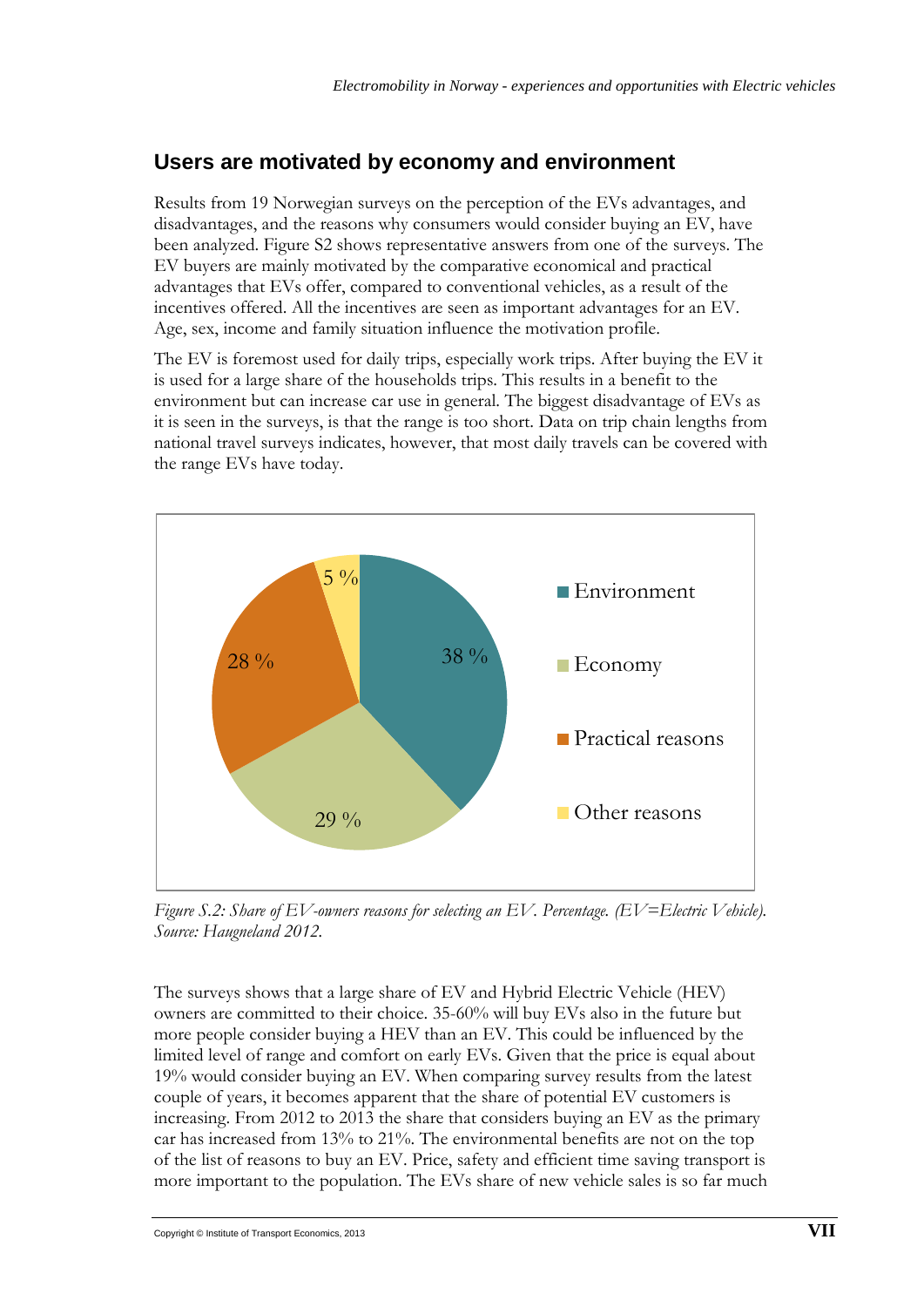lower than the positive attitude expressed in surveys. The real market potential and the real environmental effects are therefore lower than stated in surveys, roughly 10- 15% with the current EV technology. With longer range vehicles that could become available in the future, the market share assessment would be more optimistic

# **Potential for EVs in Norway**

Many of the conditions for a successful diffusion of EV's in Norway have evidently been present. Given that the EV fleet in the summer of 2013 passed 13 000 EVs and that this increases by 3 000 per half year, Norway has more EV's per capita than any other nation. Authorities and organizations have countered objections, developed solutions for problems, and communicated them to potential users. Early adopters with financial ability to take risks, and social capital to influence others, have bought the first EVs. This has led to an expansion of the customer base.

Our review of the population's assessments of the EV's advantages and disadvantages and actual data on the population's travel behavior form the national travel survey of 2009, leads us to believe that there still is a large potential for EV's in the private market in Norway. Especially in the cities and suburbs around the cities and in multicar households. Range is sufficient for most daily travels, including travels to and from work. The potential is larger among multicar households, and for those who have access to parking facilities at work. 42% of the population in Norway have access to two or more vehicles, so the theoretical potential for replacing conventional vehicles with EV's is large.

Price reductions have been substantial enough to give EVs a competitive price regardless if the user can utilize local incentives or not. This should result in sales also in areas without local incentives, and indeed evidence to this can be found in the Norwegian market last year. The second hand market, where many secondary vehicles for multicar households are bought, is less developed, but should pick up gradually as more new EVs are sold. Second hand value is however still uncertain.

The expansion of the charging infrastructure the last years has reduced range- and charging challenges reported in EV owner surveys from earlier years. The development is likely to go on, both improving batteries and an expansion of the charging network. Further market opportunities can be created by spreading more information on EVs, exemplified by the fact that they nowadays fulfill safety requirements, but also information on what range the user can expect in different driving situations, what different types of charging means and the impact it can have on battery life. The facts point at increased potential for sales of EVs in Norway.

It is early in the diffusion process and there is a risk of setback unless the EV sales speed up in other more populous countries than Norway or if competing technologies achieve major advances.

An obvious focal point for Norway and other countries is to encourage fleets to use EVs. Especially those operating in larger cities. Vehicles in fleets are used for specific tasks that cannot be solved by public transport. They drive medium long distances per day, making fleets an interesting EV market. In Norway today the fleet share of EVs is merely 25% of EVs sold and in use.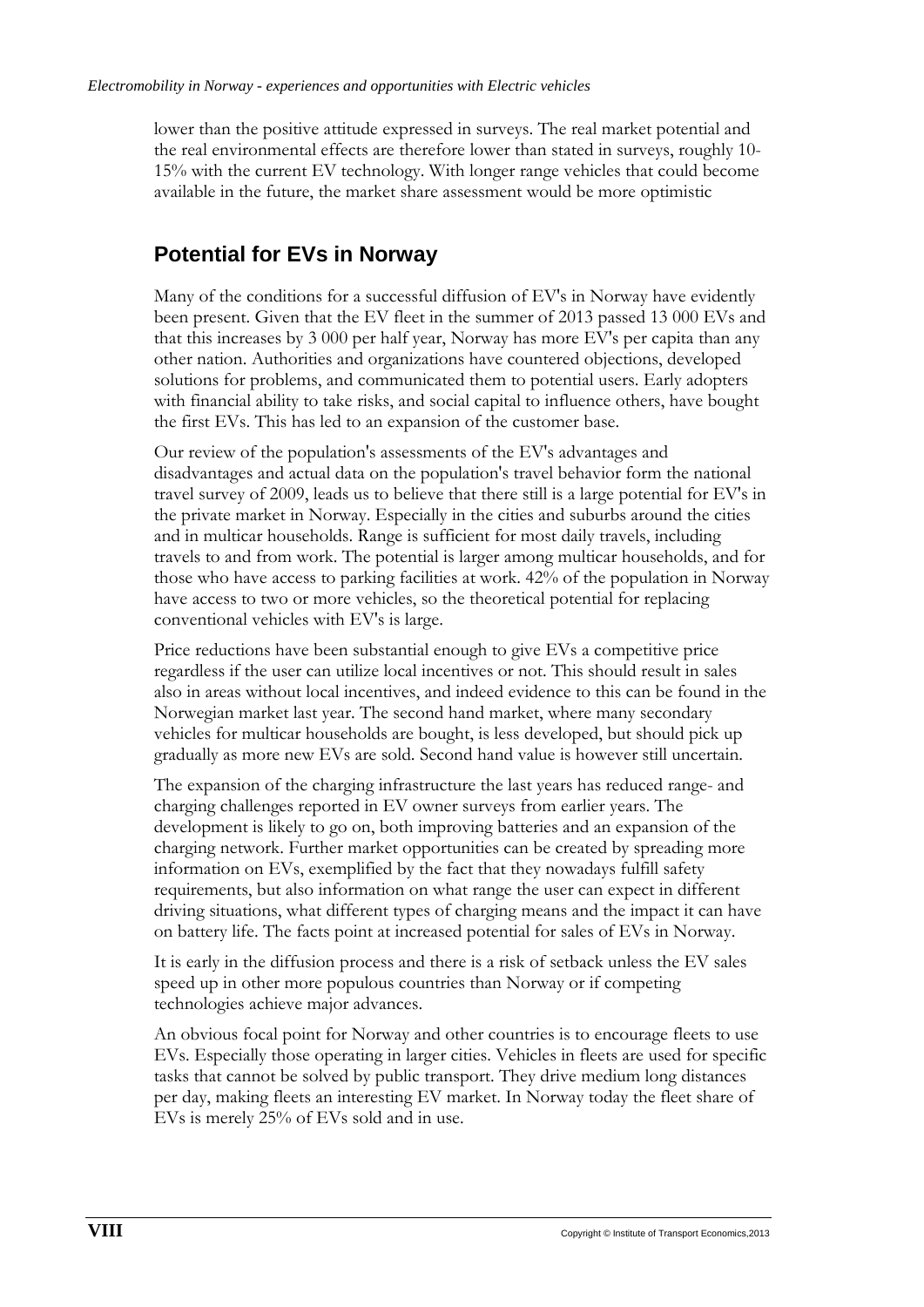## **EVs are important to reach national environment targets**

The 2012 Climate policy settlement in the Norwegian parliament contains a target for emissions from new passenger vehicles. The average emission should not exceed 85 g/km (related to emissions measured in type approval testing). The target can be reached if either EVs or PHEVs or both types of vehicles achieves significant market shares, in parallel with substantial emission reductions from conventional vehicles. EV shares up to 20% are deemed necessary if PHEVs fail in the market, and a share of 30% PHEVs is needed if EVs fails in the market. The main measure to reach the 85 g/km target will be to increase the  $CO_2$ -part of the registration tax, making high emitters more expensive. At the same time this makes EVs and PHEVs more competitive against higher emitting conventional vehicles. The consumers will over time get an increased selection of low emission vehicles to chose from. The proposed tax increase is phased in over time at roughly the same pace as the expected availability of low emitting vehicles increases.

EV sales are expected to remain high in Norway. The economic incentives will remain in place at least through 2017. At the same time EVs will become cheaper than other vehicles (with incentives) and the selection will be wider. The market for PHEVs have been slow and around 500 were in the vehicle fleet in summer 2013. There are signs of increased competition which could lead to future price reductions, leading to increased sales.



*Figure S.3: Status of emissions (actual and estimated) from new passenger vehicles with and without EVs from 2006-2020 relative to national targets. Source: Figenbaum et al 2013.*